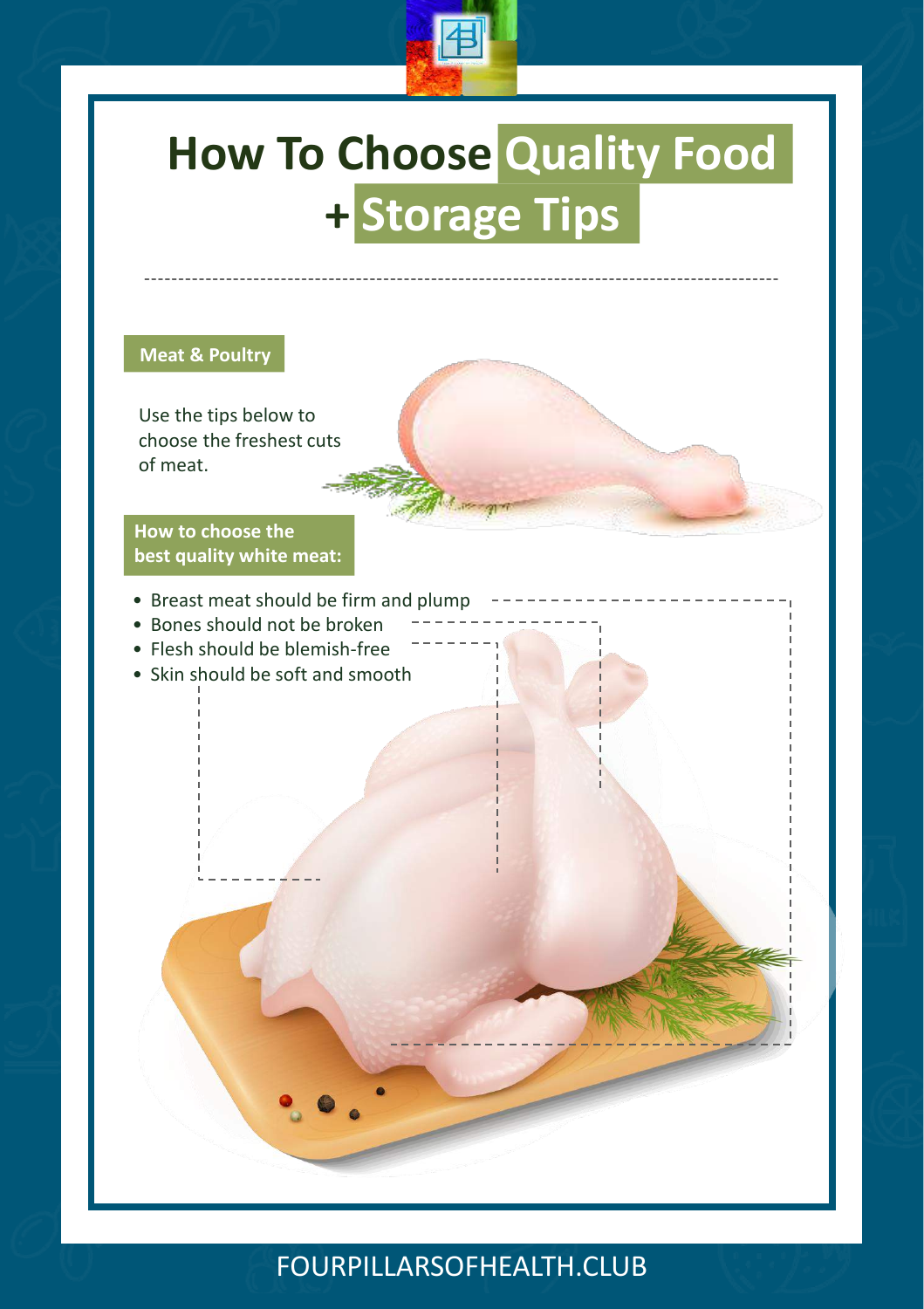#### **Storage Tips:**



•Place chicken in resealable bag. Remove air, then seal, label and freeze for up to 3 months.



•Store cooked chicken in an airtight container in the fridge for up to 4 days.



•Never leave cooked chicken at room temperature for more than 2 hours. Refrigerate within 2 hours of cooking.



•To defrost chicken, place airtight container packaging in cold water, changing the water every 30 minutes.

### **How to choose the best quality red meat:**



Fat enhances flavour. A yellow hue suggests the animal was grass-fed

--------------------------------

----------------------



Surface should be smooth, not sticky or slimy.



Meat should have a mild but not unpleasant smell



Tender cuts are better with fine grain and little connective tissue



Tough cuts should have thicker grain

----------------------------



For stews best are cuts with fat and

connective tissue

Marbling is a good sign that meat is full of flavour

--------------------------------

#### **Storage Tips:**

• Store cooked beef in an airtight container, then freeze for up to 3 months.

• To defrost beef, place airtight container packaging in cold water, changing the water every 30 minutes.

• Refrigerate cooked beef for up to 5 days. Eat premium cuts straight after cooking.

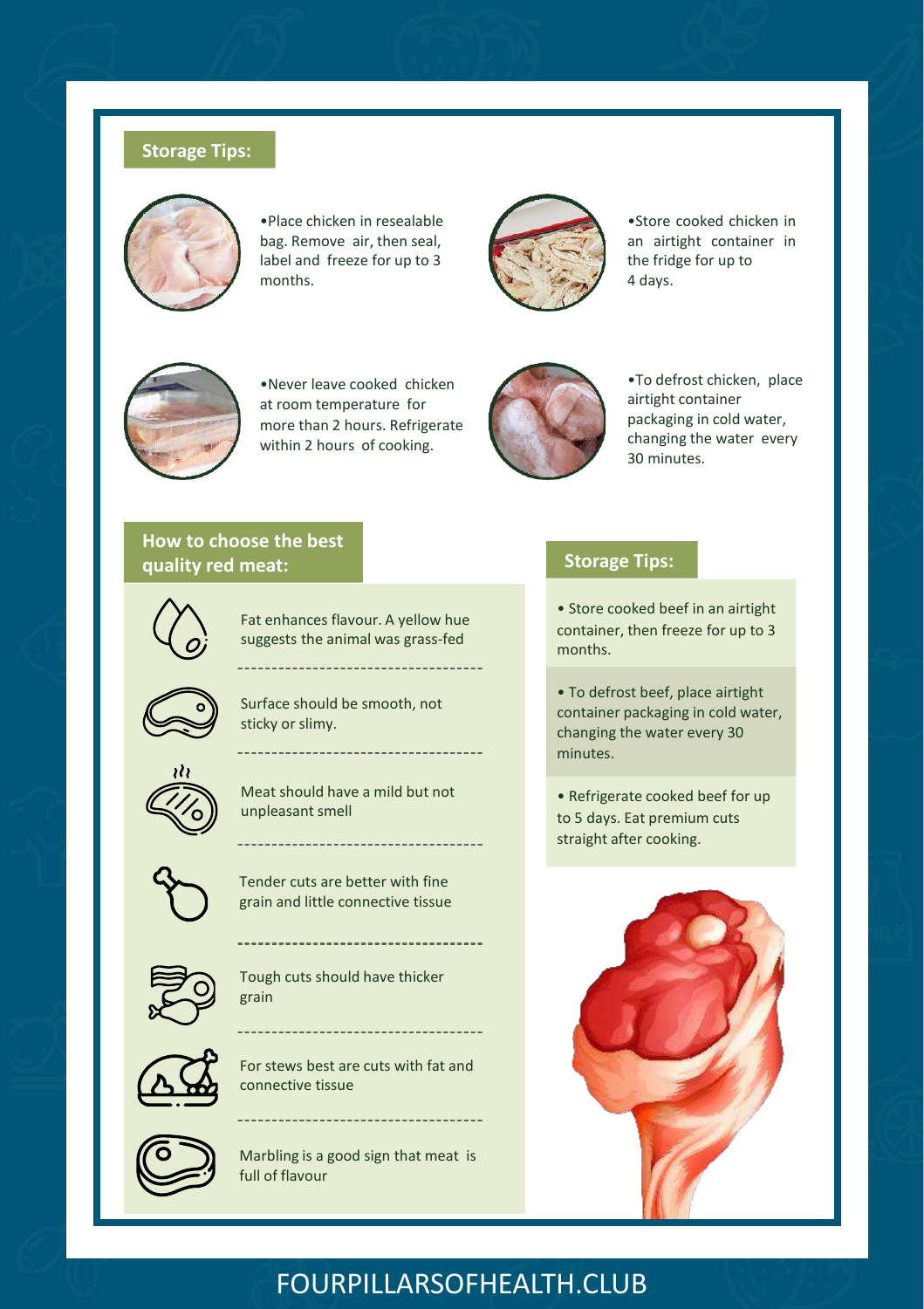**Fish** *Fish have short shelf life, so use these tips to choose the freshest fish.*



#### **Smell.** Fresh slightly briny is best. Unpleasant and strong fishy aroma should be avoided.

**Eyes.** Bright, shiny and bulging eyes indicate a fresh fish. Avoid fish with milky, sunken eyes





#### **Skin & Skales.** A fresh fish will have metical and bright looking scales. Dull, patchy or broken scales should be avoided.



#### **Gills.**

Fresh fish have moist, clean and bright red gills. Dull and slimy are to be avoided.

**Feel.**

Fresh fish will have a firm and springy consistency as opposed to a inelastic, soft and squishy.

#### **Storage Tips:**



•Fresh raw fish should be refrigerated for up to 2-3 days



•Cooked fish can be stored for up to 2-3 days in the fridge or frozen for up to 1 month